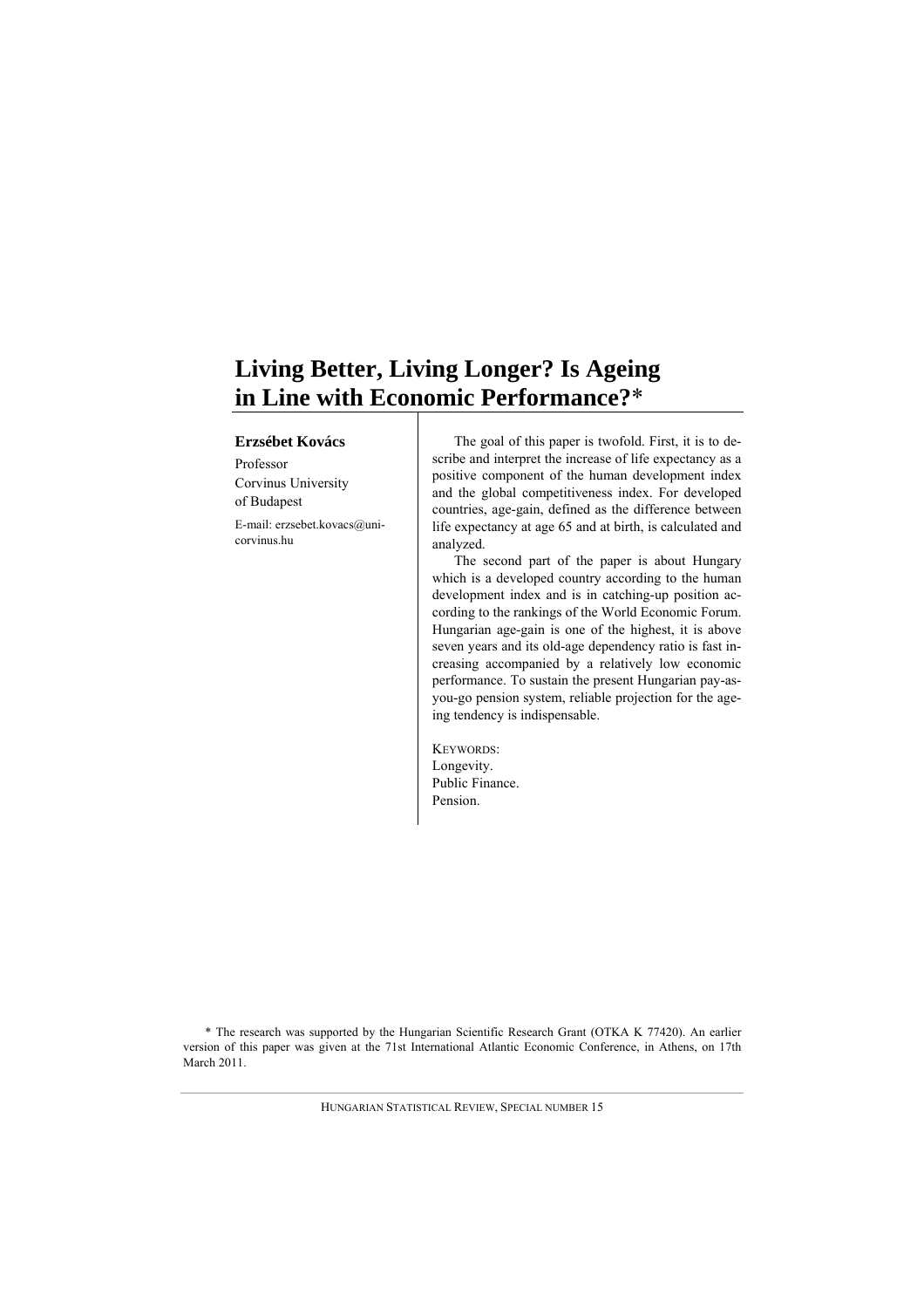Economic and mortality modelling have a very long but independent history. Measurement of economic performance was limited to the components of GDP, and GDP per capita was used as a standard statistical indicator of economic progress. Well-being is more than just income. It is a multi-dimensional concept with several aspects. Some of them are measurable, like income or education, and others are latent, for example protecting the environment Longevity in ageing societies is strongly associated with material well-being. Increasing life expectancy is a result of higher economic performance and but it also can moderate further economic growth.

Hundreds of economic and econometric studies tried to understand what determines the wealth of nations. The first attempt originates from *Adam Smith* who focused on specialization and the division of labour.<sup>1</sup> Neoclassic economists emphasize investment in physical capital and infrastructure. More recently, health, education, and training are listed as vital components of a country's competitiveness and productivity. Investments in education and health services are crucial for clear economic considerations. The *Commission of the European Communities* [2009] issued a paper entitled "GDP and Beyond" underlining the strategic importance of this topic.

In this paper, based on available data, the human development index and the global competitiveness index are compared with ageing in highly developed countries.

### **1. Three complex measures for similar purpose**

There are different theories and opinions in the literature concerning the measures of economic development and well-being. According to several researchers, personal income is one of the key factors, and both low and high level of income inequalities may reduce the perception of well-being (*Cserháti–Takács* [2010]).

In the following, we concentrate only on indices including one way or another increasing life expectancy as a positive factor.

Human development index (HDI) has been used since 1990 and it was the first attempt to incorporate different aspects of quality of life. It was modified and redefined in  $2010.<sup>2</sup>$ 

<sup>&</sup>lt;sup>1</sup> His one of the most influential work "An Inquiry into the Nature and Causes of the Wealth of Nations" was published in 1776. (See References.)

Details can be found: http://hdr.undp.org/en/media/HDR\_2010\_EN\_TechNotes\_reprint.pdf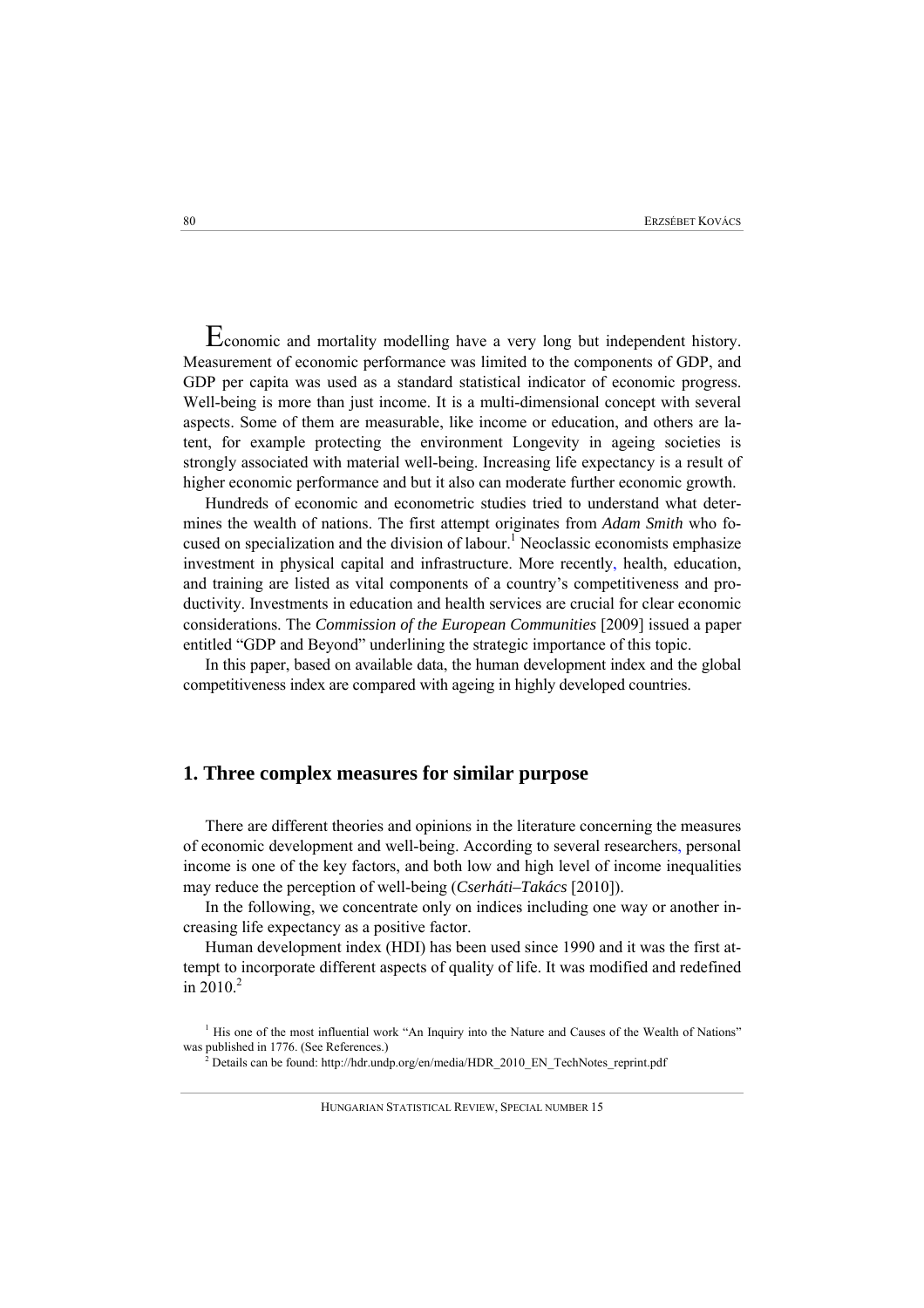This composite index published by UN aggregates three dimensions: *1*. a long and healthy life, measured by life expectancy at birth; *2*. access to knowledge, combining mean and expected years of schooling; *3*. a decent standard of living, measured by GNI per capita (PPP $3$  US\$).

Higher value means better well being for nations. Norway has got the highest value (0.938) in 2010. Values above 0.788 are classified as very high human development. Next category is called high human development, whose lower limit is 0.67. This paper concentrates only on the analysis of the OECD member states with HDI above 0.67.

The World Economic Forum's annual competitiveness reports are examining 12 pillars to compute the global competitiveness index (GCI). This comprehensive index involves static and dynamic components as a weighted average of many different aspects. GCI combines survey data and hard data to capture microeconomic and macroeconomic foundations of national competitiveness through these pillars. Using all of the data, ranks and scores are published year by year.

The fourth pillar of GCI, as the measure of health and primary education is very important in our analysis. Higher education and training in the fifth pillar are strongly influencing life expectancy as well. $<sup>4</sup>$  Sustainable economic growth cannot be achieved</sup> unless the other pillars are stable and efficient. Table 1 summarizes the 12 pillars.

Comparing the HDI as the geometric mean of its three components with the GCI compiling the formerly mentioned pillars, there are no statistically significant differences as it is shown in Figure 1. Higher HDI is followed by higher GCI. In spite of the non-linear relationship, the Pearson correlation coefficient is  $0.69$  ( $p = 0.000$ ) and the Spearman rank correlation value is  $0.658$  ( $p = 0.000$ ) for OECD countries  $(n = 30)$  in 2010. This is due to the overlapping content of the two indices.

Hungary is less developed and less competitive than the OECD's average, and is close to the virtual break point at  $GCI = 4.4$  and  $HDI = 0.84$  in Figure 1. The existence of the break point can be explained by the different content of the two measures. It is easier to gain higher HDI score with higher value in the three components, and more effort is needed to earn higher GCI point. *Zádor* and *Gáspár* [2010] came to a similar conclusion. Hungary is a highly developed country according to the HDI and is in a catching-up position according to the rankings of the World Economic Forum. Descriptive statistical measures of these two indices are presented in Table 2. The coefficient of variation of GCI is greater because of containing more information through the 12 pillars. HDI values have high kurtosis because OECD countries are concentrated around the mean. Both indices are skewed to left underlining the tendency that higher values are more frequent than low values in the OECD.

<sup>&</sup>lt;sup>3</sup> Purchasing power parity.

<sup>&</sup>lt;sup>4</sup> List of variables combined in the fourth and fifth pillars are given in the Appendix.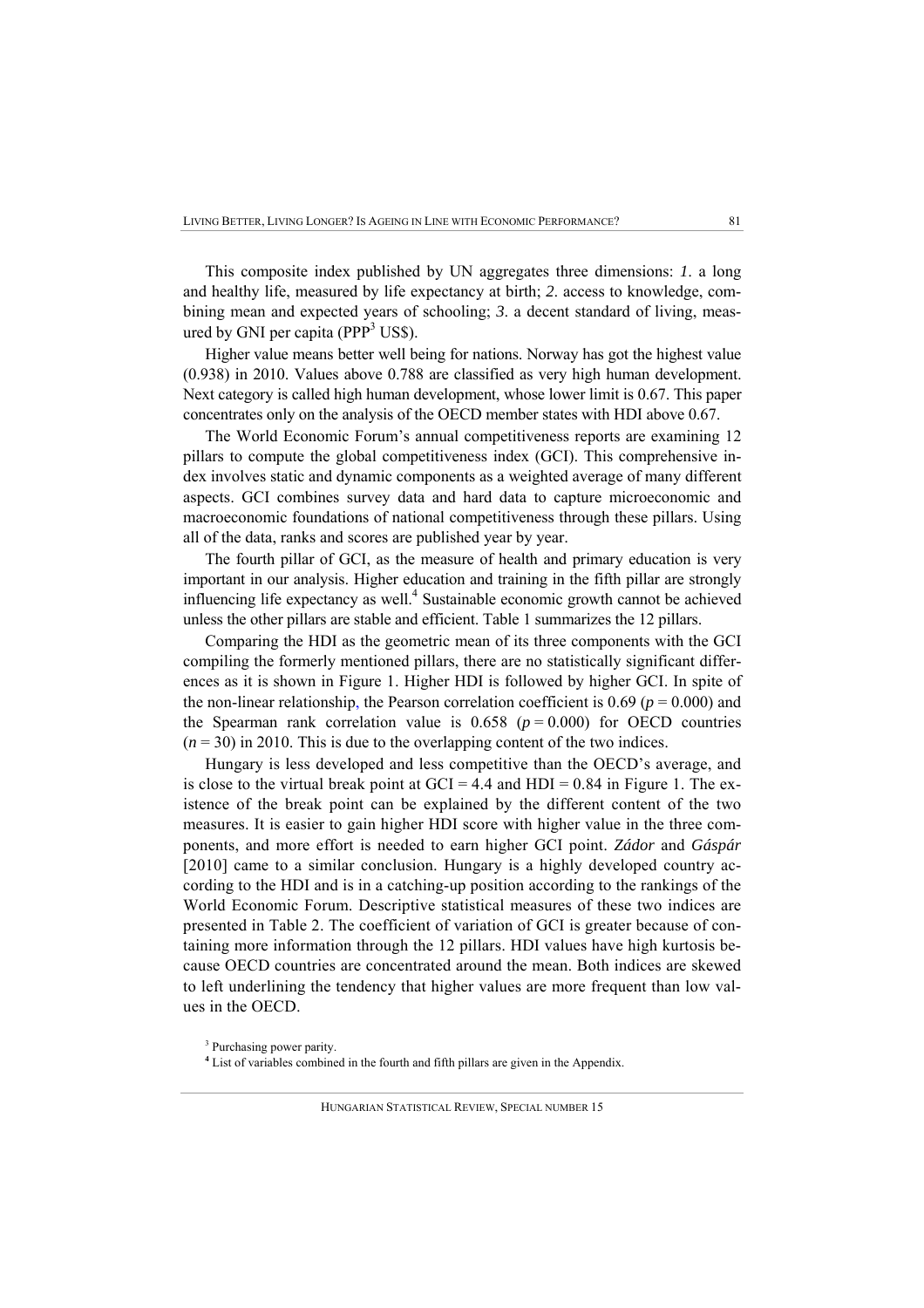#### Table 1

| Name                               | Content                                                                                            |
|------------------------------------|----------------------------------------------------------------------------------------------------|
| 1. Institutions                    | Institutional environment, legal and administrative framework                                      |
| 2. Infrastructure                  | Infrastructure networks, transport, location of economic activity, telecom-<br>munications network |
| 3. Macroeconomic stability         | Fiscal deficit, inflation rate, public accounts managed by the government                          |
| 4. Health and primary education    | Healthy workforce and quantity and quality of basic education                                      |
| 5. Higher education and training   | Well-educated workers, secondary and tertiary enrolment rates                                      |
| 6. Goods market efficiency         | Supply and demand conditions, market competition, taxes                                            |
| 7. Labour market efficiency        | Labour market flexibility, wage fluctuation, worker incentives                                     |
| 8. Financial market sophistication | Well-functioning financial sector, proper assessment of risk, regulation                           |
| 9. Technological readiness         | Access to information and communication technologies                                               |
| 10. Market size                    | Domestic and foreign market                                                                        |
| 11. Business sophistication        | Quality of overall business networks and individual firms' operations and<br>strategies            |
| 12. Innovation                     | Investment in research and development                                                             |

*The 12 pillars of competitiveness* 

*Figure 1. HDI and GCI scores of OECD countries in 2010* 



*Source*: Author's calculation. In Figures 1–4 the international car codes are used.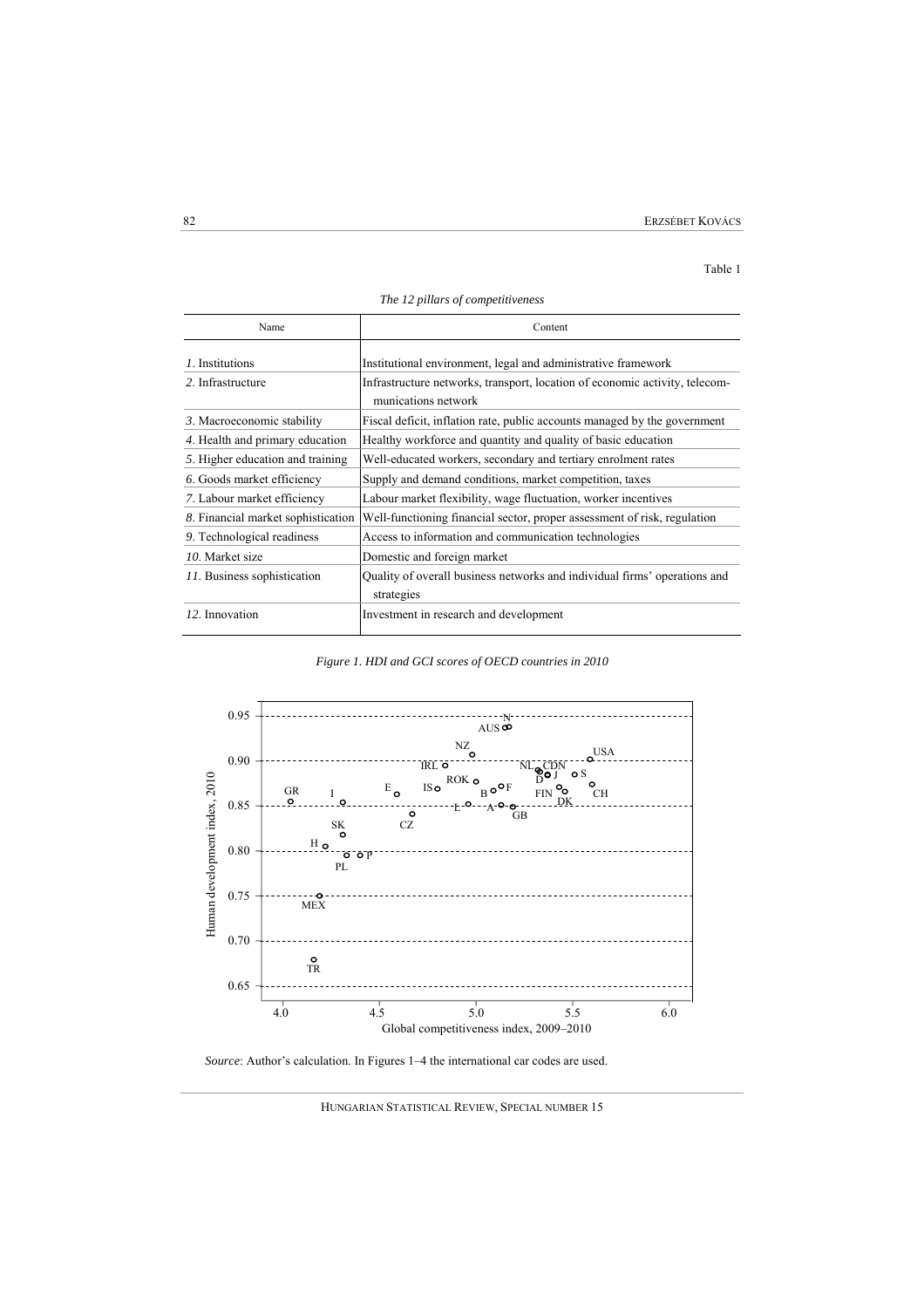| Statistics of HDI and GCI  |                                   |                                           |  |  |
|----------------------------|-----------------------------------|-------------------------------------------|--|--|
| Denomination               | Human development<br>index $2010$ | Global competitiveness<br>index 2009-2010 |  |  |
| Valid (sample size)        | 30                                | 30                                        |  |  |
| Mean                       | 0.857                             | 4.921                                     |  |  |
| Median                     | 0.868                             | 5.045                                     |  |  |
| Standard deviation         | 0.053                             | 0.484                                     |  |  |
| Skewness                   | $-1.553$                          | $-0.403$                                  |  |  |
| Standard error of skewness | 0.427                             | 0.427                                     |  |  |
| Kurtosis                   | 3.754                             | $-1.177$                                  |  |  |
| Standard error of kurtosis | 0.833                             | 0.833                                     |  |  |
|                            | 0.259                             | 1.560                                     |  |  |
|                            | 0.679                             | 4.040                                     |  |  |
| Maximum                    | 0.938                             | 5.600                                     |  |  |
| Range<br>Minimum           |                                   |                                           |  |  |

Table 2

*Source*: Author's calculation.

Sustainable development in the ageing societies is investigated by several researchers and from different aspects in the European Union. A new complex measure in this field was proposed by *Stiglitz*, *Sen* and *Fitoussi* [2009]. Their paper, the socalled Stiglitz Report suggests shifting the emphasis from measuring economic performance to measuring people's well-being. The authors of this report propose eight dimensions to be taken into account simultaneously to represent the quality of life in different countries. Five from these eight dimensions (material living standard, health, education, personal activities (work), and economic insecurity (among them inadequate resources during retirement and volatility in pension payments)) are strongly connected to the problems of an ageing society.

All three complex measures take increasing life expectancy as a positive result of the economic and social progress. However, consequences of ageing for the society have not been quantified in these measures. Longevity will have both positive and negative impact on developed nations. One strong evidence can be mentioned here as an example. Researchers predict very high proportion of health expenditure for individuals and for the society in the next decades. It is in line with the Pareto law: 80 percent of all health costs will be spent in the last 20 percent of our lifetime.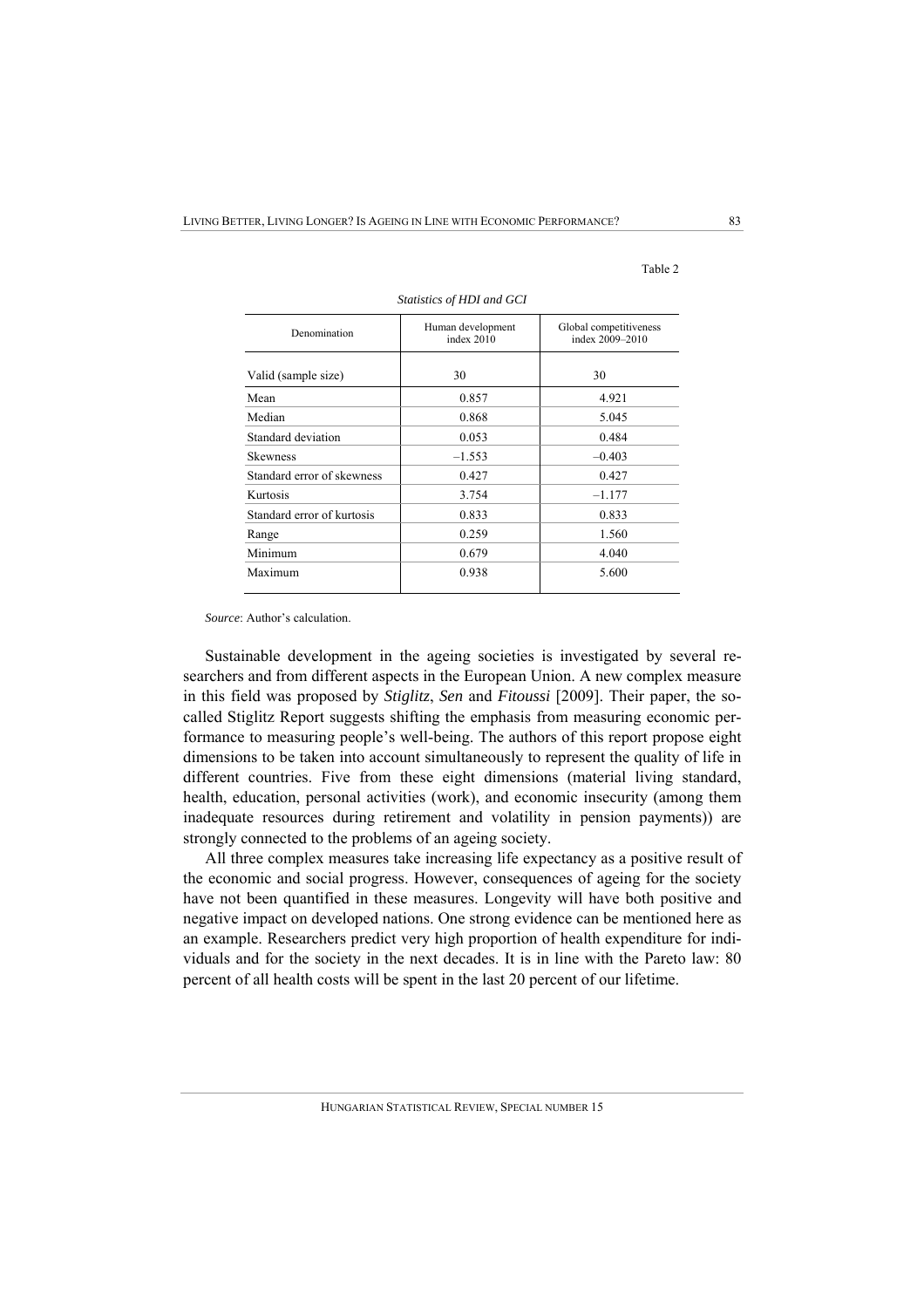# **2. Measuring life expectancy at different ages**

Life expectancy is a part of all complex measures. Forecasting life expectancy and modelling<sup>5</sup> mortality are key problems not only for economists but also for actuaries and demographers. Most methods of mortality forecasting are extrapolative and give aggregate measures, such as life expectancy at birth. It is only in the last 20–25 years that more sophisticated stochastic methods have been developed and applied. There are different mortality measures, they may refer to overall mortality or be decomposed by sex, socio-economic factors or cause of death. These components are strongly correlated over countries and time.

Life expectancy can be calculated not only at birth but also at different ages. It is higher and higher as age is increasing. Figure 2 shows this tendency in the OECD countries. Life expectancy at 65 has got crucial interest as 65 is the official retirement age in most of the developed countries.



*Figure 2. Life expectancy at birth and at 65* 

*Source*: Author's calculation from OECD data.

**<sup>5</sup>** *Gompertz* published his law on mortality in 1825. For further details on mortality modelling see *Lee– Carter* [1992] or *Májer–Kovács* [2011].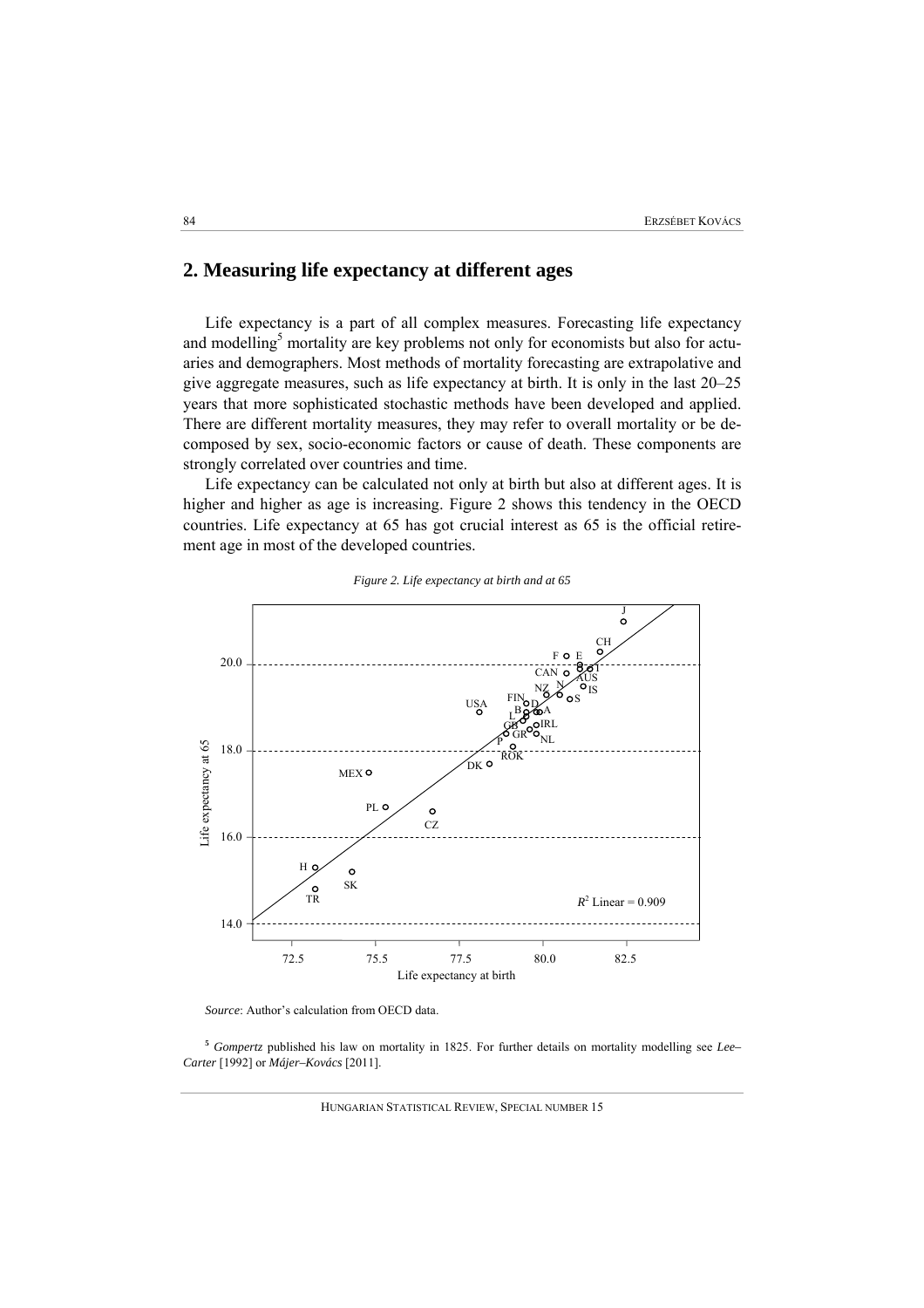Mortality improvement can be measured through increase in life expectancy. The median age at birth in the OECD member states is around 80 years. Under the condition that a person has reached the age 65, he/she can expect to live 19 more years. "Age-gain" is defined as the difference between life expectancy at 65 and life expectancy at birth for the same calendar year and population. This is a cross-sectional measure. The average age-gain is 4.5 year in the OECD countries. Hungary is the second on this list with 7.1 year. Table 3 shows the basic statistical results.

|--|--|

| Denomination        | Life expectancy at birth | Life expectancy at 65 | Age-gain |
|---------------------|--------------------------|-----------------------|----------|
| Valid (sample size) | 30                       | 30                    | 30       |
| Mean                | 79.02                    | 18.55                 | 4.53     |
| Median              | 79.70                    | 18.90                 | 4.15     |
| Standard deviation  | 2.50                     | 1.53                  | 1.15     |
| Minimum             | 73.20                    | 14.8                  | 3.30     |
| Maximum             | 82.40                    | 21.0                  | 7.70     |

*Summary statistics of life expectancy* 

*Source*: Author's calculation from OECD data.

*Figure 3. Determination of age-gain by life expectancy* 



*Source*: Author's calculation from OECD data.

HUNGARIAN STATISTICAL REVIEW, SPECIAL NUMBER 15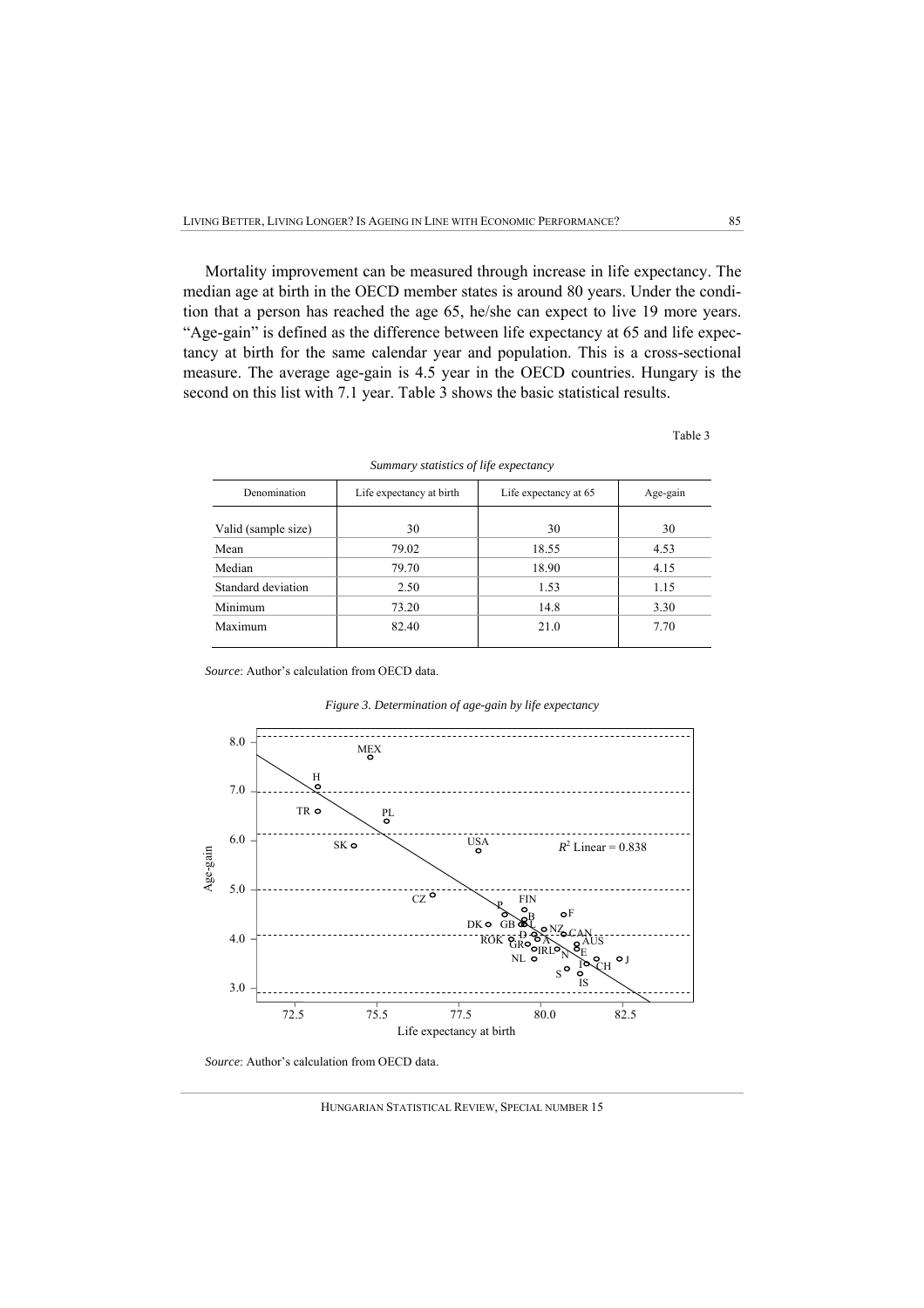Higher life expectancy at birth is related to higher life expectancy at 65. But agegain is decreasing with increasing life expectancy, as it can be seen in Figure 3. The coefficient of determination is 84 percent, so the unexplained variance is 16 percent. It could be interesting to analyze what else can explain the mortality improvement in highly developed countries.

Expected length of a person's life can be estimated in the process of underwriting by knowing individual health conditions and the level of education. These non-monetary measures can significantly increase people's life expectancy. GDP per capita as a proxy of economic performance explains only 28 percent of the age-gain variance. This is statistically significant but they are only weakly correlated. For details, see Figure 4. The level of education measured by the expected number of years of schooling and the sum of public and private health expenditure in absolute number or as a percent of GDP can be used to estimate age-gain more precisely from cross-sectional data. Age-gains in the case of Mexico and Hungary are the highest in the OECD.



#### *Figure 4. Determination of age-gain by GDP per capita*

*Source*: Author's calculation from OECD data.

Factor analysis, one of the multidimensional statistical methods is best suited for checking interactions and correlations among conventional economic indicators, like GDP and other complex indicators as it can be seen in Table 4.

Using six variables for 30 OECD countries, one factor can be identified with 69 percent of total information. All correlation coefficients are positive and significant in Table 4 (Component A). Instead of life expectancies, age-gain is taken into ac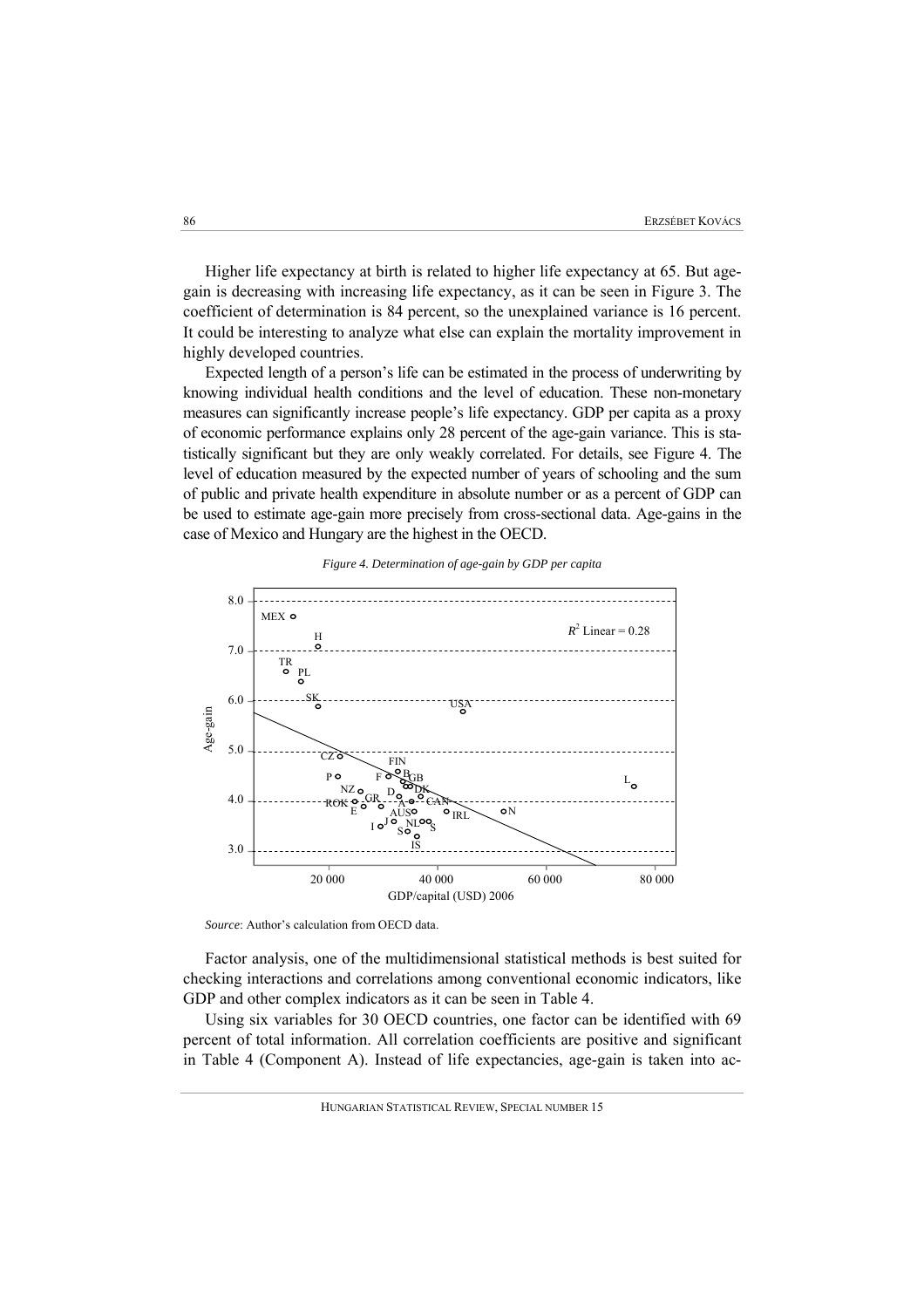count in the second part (Component B). Here again one factor is calculated, but the sign of the correlation is negative, since increase of life expectancy becomes smaller at a higher level of education, health, innovation and GDP.

Table 4

| Variables                             | Component (A) | Component (B) |
|---------------------------------------|---------------|---------------|
| Life expectancy at birth              | 0.892         |               |
| Health and primary education          | 0.883         | 0.905         |
| Life expectancy at 65                 | 0.854         |               |
| Innovation and sophistication factors | 0.841         | 0.855         |
| Higher education and training         | 0.829         | 0.888         |
| GDP/capital (USD) 2006                | 0.674         | 0.679         |
| Age-gain                              |               | $-0.805$      |

\* Principal component analysis was used as an extraction method. *Source*: Author's calculation from OECD data.

From the actuarial point of view, this factor describes the collective risk of ageing for countries. Slow economic development of the country can be associated with fast catch-up in life expectancy as health conditions are improving. Age-gain becomes more expensive at higher life expectancy. The situation cannot be summarized simply as "smaller result at higher cost". Additional effects are associated with this tendency. Long-term care system should be created and financed as old-age dependency ratio<sup>6</sup> is increasing. There is a worldwide problem with no best practice for benchmarking. Higher effective age of retirement or increasing contribution is needed to finance pension benefits in order to sustain pension systems.

### **3. Increasing life expectancy in Hungary**

Hungarian life expectancy is among the lowest in Europe. Hungary will face the risk of the ageing society a bit later, mainly in the next decades. There are two reasons for this time lag. On the one hand, the baby boom started somewhat later, in the early 1950s and there was a second wave in the late 1970s. For details, see Figure 5.

<sup>&</sup>lt;sup>6</sup> The old-age dependency ratio is the ratio of the number of people aged 65 and over to the working-age population (those aged 15–64). Projected ratios are published in http://www.euphix.org/object\_document/o5117n27112.html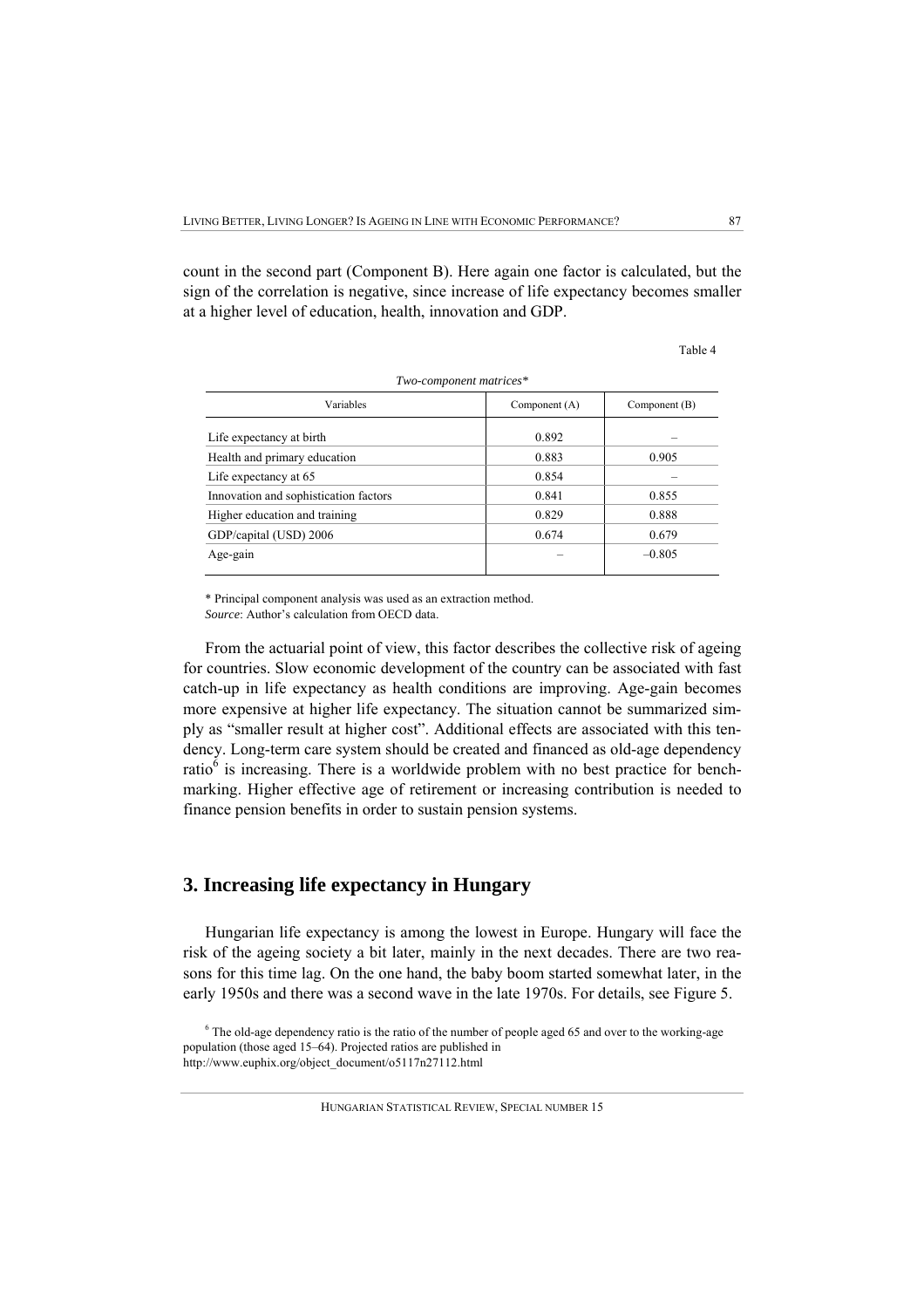On the other hand, the Hungarian male life expectancy is one of the lowest in the OECD. Life expectancy for 65 year-old men is 78.7, while 65 year-old women are expected to live four additional years compared to men.

Two tendencies meet in Hungary in this decade: *1*. fertility rate is below 1.3.; *2*. demographers expect a fast catch-up in life expectancy. Therefore the old-age dependency ratio is increasing at a high speed. Our pay-as-you-go pension system needs reliable projections for the ageing tendency.

Hungarian population by age and gender in 2000 and in 2050 (in percentage of the total population in each group) can be seen in Figure 5. The healthy triangle shape is not yet visible at present. But the picture of the future is more challenging. Dramatic change in old-age dependency is foreseen: it is expected to double in this 50-year-long period.<sup>7</sup>





*Note*. The total population was 10.2 million in 2000 and is expected to be 8.7 million in 2050. The old-age dependency ratio was 0.24 in 2000 and will be around 0.5 in 2050.

*Source*: OECD Population Pyramids. (www.oecd.org/dataoecd/52/31/38123085.xls)

<sup>7</sup> The old-age dependency ratio is expected to be at least twice higher for most of the OECD member states in the investigated period. The increase comparing 2050/2000 for Japan will be 2.6, and the greatest growth rate is predicted for Mexico: 3.9.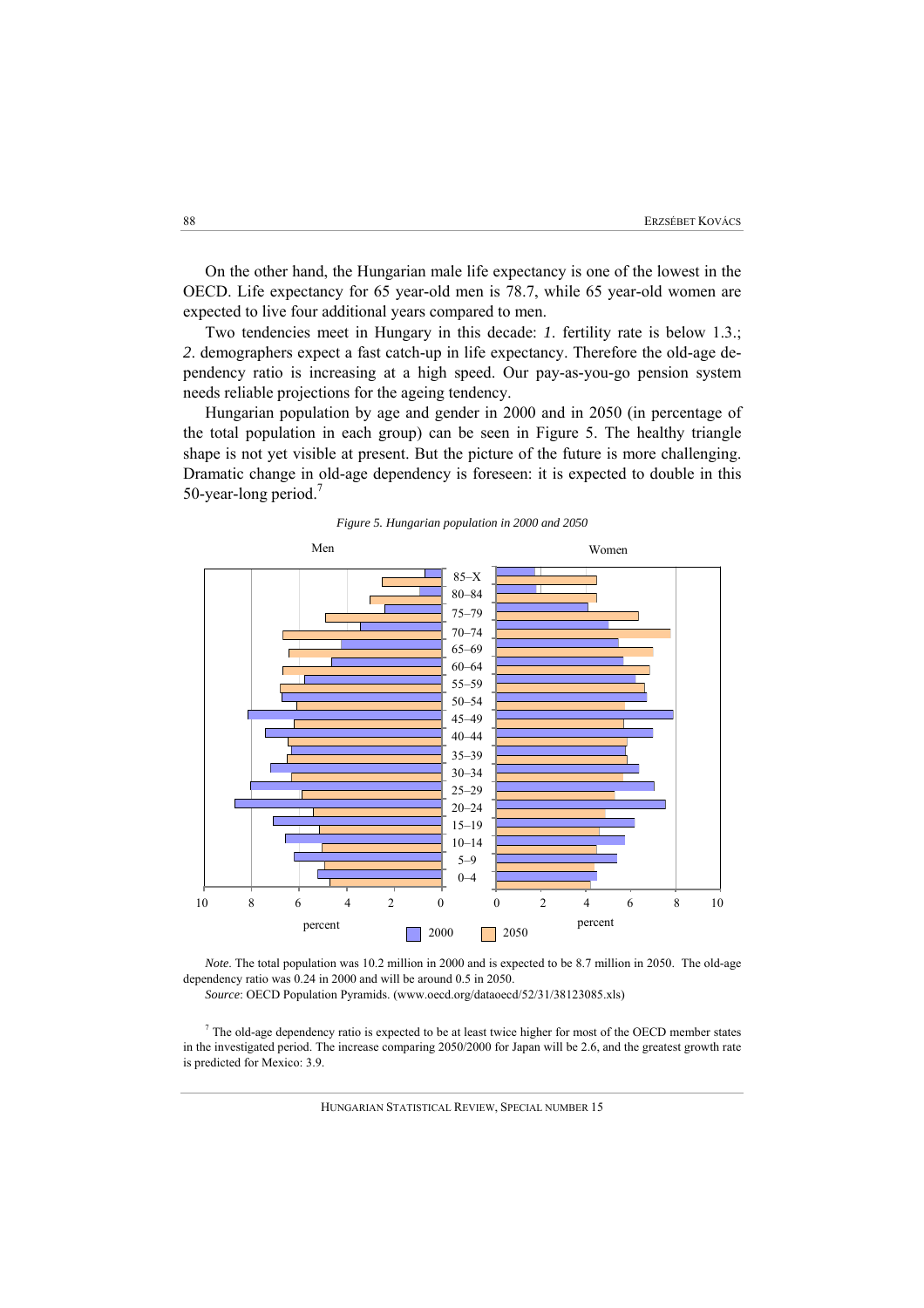Here is again a special Hungarian problem, which becomes clear when comparing Figure 6 and 7. The official age of retirement is 62 for both genders, but the effective age of retirement is less than 60 years. According to Figure 6, without any dramatic change in the economic activity, two active persons will finance one pension in 2020, that is, the solid line which shows the ratio of people above 60 to persons who are between 20 and 59 years, will reach 0.5 at that point. The lower dotted line shows the ratio of people above 65 to persons who are between 20 and 64 years.



*Figure 6. Hungarian old-age dependency ratio* 

It has been decided to increase the official pension age to 65 within the next 6 years. Supposing real changes in this field, this problem can be postponed by 20 years.

Old-age dependency ratio as a statistical measure should be adjusted for Hungary. Its numerator is higher because of early retirement. The denominator should be lower because of the grey economy: only 56 percent of the active population pays pension contributions regularly. Figure 7 presents a more realistic picture for the next period. One "contributor" will finance one pension in 2035 if the effective retirement age and the activity rate will not become significantly higher.

Report of the Pension and Old-Age Round Table (*Holtzer* [2010]) on its activities highlighted several problems and suggested different paradigms to support decisionmaking.<sup>8</sup> Appendix 6 of this report presented a demographic forecast with three scenarios. The basic version – based on low fertility rate and average migration – pro-

<sup>8</sup> Nineteen experts – among them the author of this paper – worked together between 2007 and 2009. The report covers projections for the present pension system and compares five possible pension schemes. The demographic prognosis was elaborated by László Hablicsek with the *component method,* taking into account childbirths (fertility), life expectancy (mortality), and international migration.

*Source*: Author's calculation from demographic prognosis elaborated by *László Hablicsek* [2010].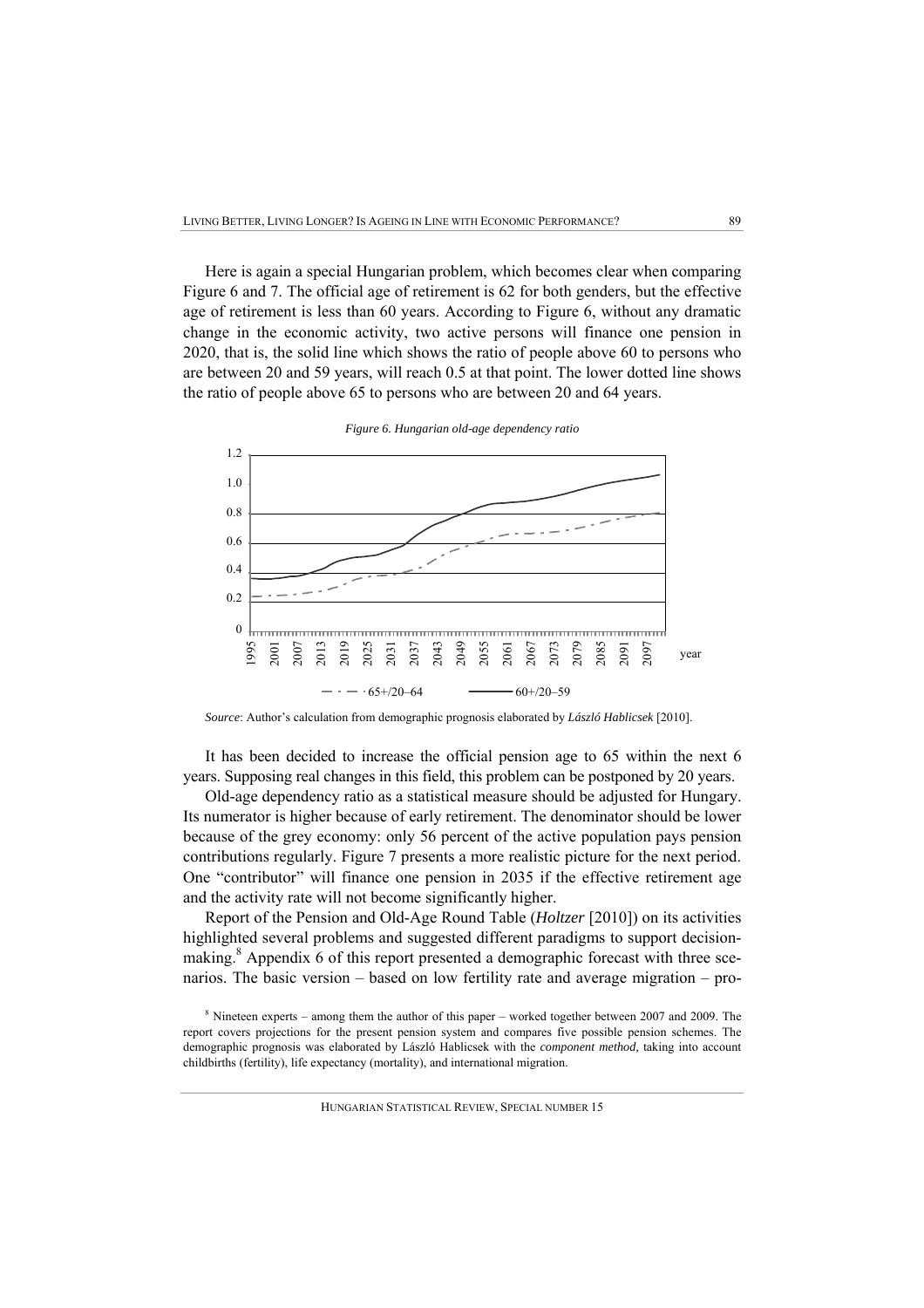jected one-year increase in life expectancy in 5-6 years. Can we accept this for a constant growth rate?



*Figure 7. Adjusted old-age dependency ratio* 

*Source*: Author's calculation from the demographic prognosis elaborated by László Hablicsek.

Reliable prediction of increasing life expectancy is very important for Hungary for several reasons: *1*. Health care, disability, and old-age pension reforms are all hot issues. *2*. Increase in life expectancy can be faster than the economic catch-up process. However, this tendency cannot be modelled by time series methods. *3*. New technology in medicine and genetics, innovations in pharmaceutics appear and cause revolutionary changes in life expectancy in the global world.

# **4. Longevity risk in the Hungarian pension system**

The significance of life expectancy was usually underestimated in the past decades, while previously mortality probabilities were treated as deterministic input variables for life tables. Annuity providers, pension schemes must give annuities or pension benefits for a longer period than it was calculated earlier. As baby boomers retire, decumulation of wealth and longevity risk will become key issues. Instead of constant mortality, decreasing rates are preferred to be considered for the future.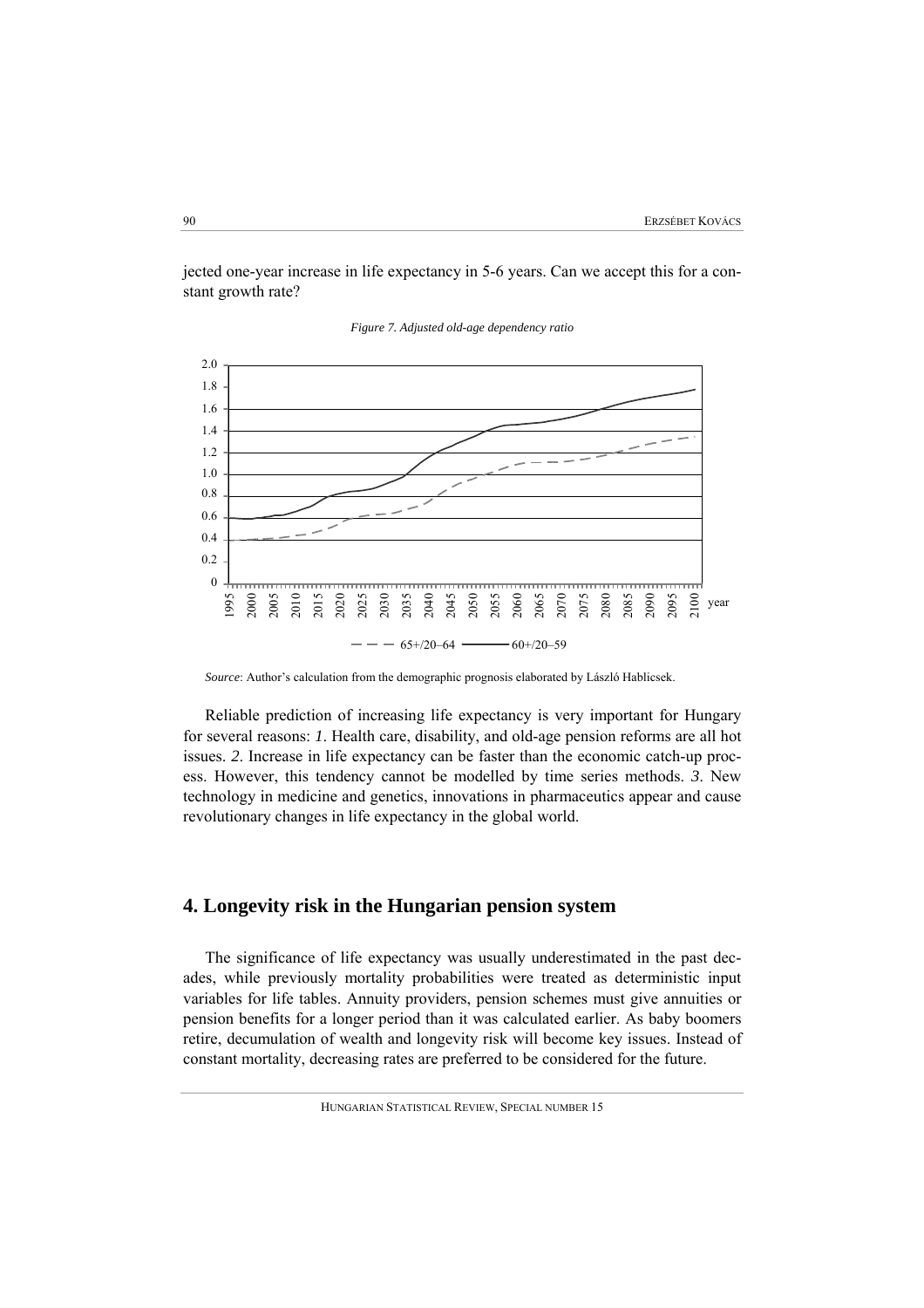The defined benefit (DB) pension system<sup>9</sup> introduced after the Second World War and extended in the 1960s is planned to change and will be transformed to a defined contribution (DC) scheme<sup>10</sup>. The DC system gives a chance for the government to balance the pension budget year by year. This idea is very similar to the German point system and the Swedish non-financial defined contribution (NDC) system. Both are pay-as-you go pension systems by their financial basis and are combined with individual accounts. To calculate monthly benefits, projected future life expectancy should be considered.

Based on experience, using a deterministic model, 15.4 years can be forecasted for a 65 year-old Hungarian in 2007. Unisex mortality data are used for pension calculations because of the EU principle of equal treatment between men and women.<sup>11</sup>

Estimation of increase in life expectancy requires age-specific mortality statistics, which are modelled by three factors: age, period, and cohort. Mortality reduction is of stochastic nature. More precisely, the improvements in mortality are viewed as stochastic processes, and cannot be projected by simple linear regression models.

The difficulty of projecting longevity risk lies in its complexity. It is composed of three underlying risks:

– modelling risk (due to limited availability of data, census is taken once in a decade);

– trend risk (changes in socio-economic environment or health care can significantly increase longevity); and

– idiosyncratic risk (random error).

Idiosyncratic and modelling risks can be managed in large populations. To quantify the trend risk, various mortality forecasting models have been proposed. One of the most popular extrapolative models is the Lee–Carter model introduced by *Lee* and *Carter* in 1992. It has several variations and extensions. In the original model:  $\lim_{x,t} (s) = \alpha_x^{(g)} + \beta_x^{(g)} \kappa_t^{(g)} + \varepsilon_{x,t}^{(g)}$ , where  $m_{x,t}^{(g)}$  is the mortality rate of an *x* year old person at time *t*,  $\alpha_x^{(g)}$ ,  $\beta_x^{(g)}$ , and  $\kappa_t^{(g)}$  are estimated parameters, and  $\epsilon_{x,t}^{(g)}$  is the error term. Logarithm of the mortality rates can be efficiently projected by ARIMA models (*Baran et al*. [2007]).

<sup>&</sup>lt;sup>9</sup> A pension scheme where the benefits accrued are linked to earnings and the employment career (the future pension benefit is pre-defined and promised to the member).<br><sup>10</sup> A pension scheme where the level of contributions, and not the final benefit, is pre-defined: no final pen-

sion promise is made.

 $11$  For details on equal gender treatment visit the EU website or see Council Directive 2004/113/EC of 13 December, implementing the principle of equal treatment between men and women in the access to and supply of goods and services (http://curia.europa.eu/jcms/upload/docs/application/pdf/2011-03/cp110012en.pdf )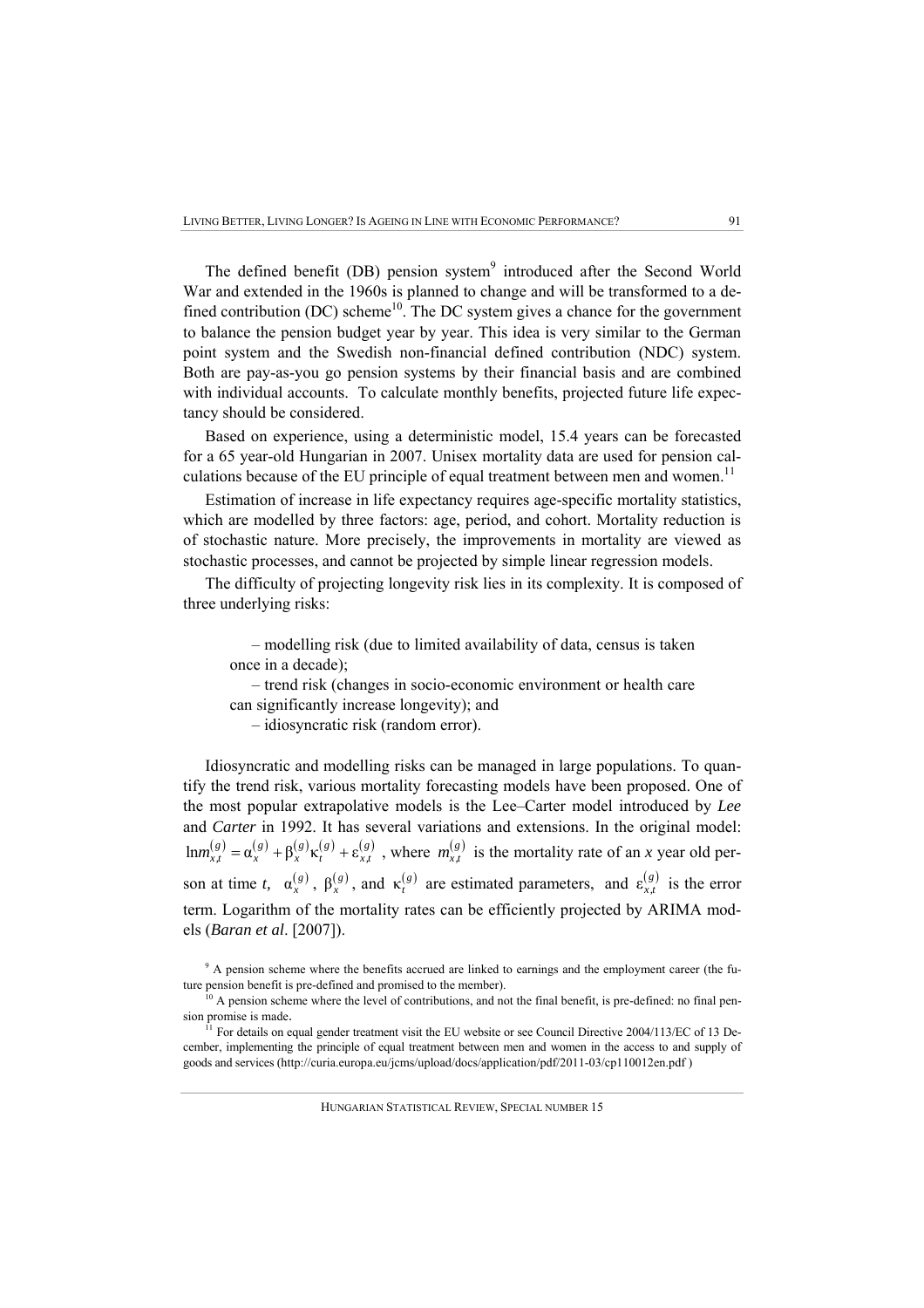Based on the Lee-Carter model age-specific mortality statistics for a 65 year-old Hungarian was estimated by ARIMA(0,1,0) in the study of *Májer* and *Kovács*  [2011]. This model gives 16.43 years as expected value and has a very high determination coefficient  $R^2 = 92\%$ . The lower bound is 15.35 years while the upper bound is 17.6 years at a 95 percent confidence level in 2007. The confidence interval keeps getting wider in the future as uncertainty grows.

This stochastic projection shows *one year extra life expectancy* for pensioners without taking into account any possible changes in the socio-economic environment or health care.

Annual budget of the state pension fund is around 12 percent of our GDP. This amount exceeds the total pension budget in most of the developed countries. The Hungarian pension system has no reserves to help finance a longer pension period. It got additional financial support from the budget in the last decade and this was one of the components in the high deficit. Stopping this process was among others a reason why the government weakened the second – mandatory private – pillar in 2010.<sup>12</sup>

# **5. Conclusion**

Uncertainties in life expectancy estimations are significantly influencing the financial stability of pension systems. Pay-as-you-go pension systems strongly need reliable projections for the ageing tendency. Hungary will face the risk of an ageing society in the next decades. This period is characterized by lower GDP growth rate and moderate increase of productivity. Hungarian macro models and forecasts calculate with higher pension payments while politics keeps promising to maintain the present pension level. These projections underestimate future benefits without adding longevity to the model. It would be wise to link pension age to life expectancy as it is done in the Danish pension system.

Consequences of longer age are hidden using defined benefit pension rules. At retirement, calculation by the defined contribution principle reacts on increasing life expectancy year-by-year. The result should be lower pension or longer contribution period if we do not want to put this financial burden on the shoulders of the next generations.

We can observe two tendencies. Ageing is faster in highly developed countries, because more money is spent on education and health. At the same time, age-gain

 $12$  Only 100 000 people from the 3 million members of the second pillar insisted to remain in the private scheme knowing the new regulation introduced in 2010. The accumulated wealth from the second pillar is sold and used to reduce high deficit.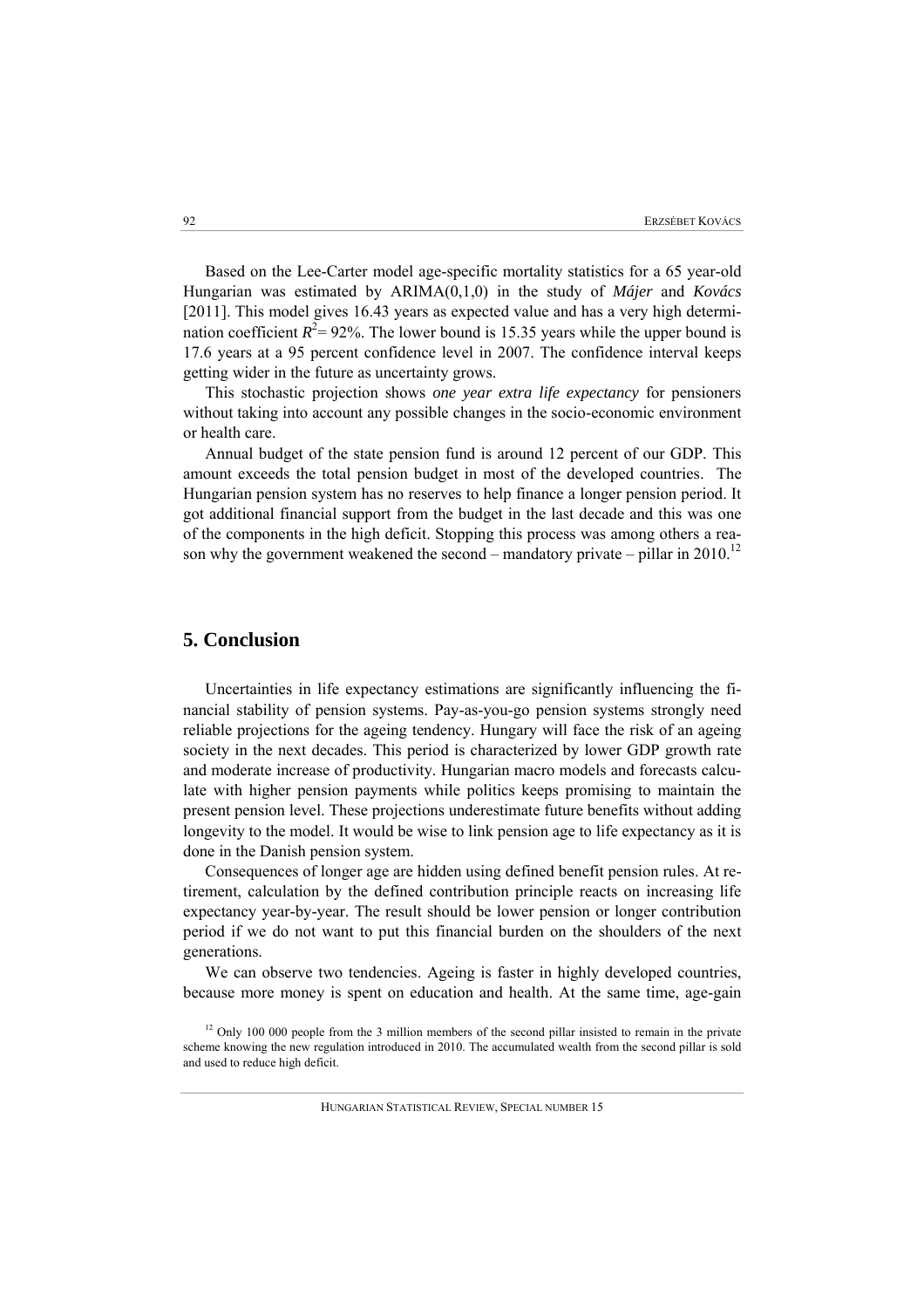decreases as life expectancy grows. Poor economic performance and high unemployment rate after the recent financial crisis does not provide enough resources to support the pension system if it remains unchanged. This is also the lesson for Hungary. Our economic development has slowed down due to the crisis but life expectancy and the old-age dependency ratio keep increasing continuously. Longevity is going to be a dominating issue in the future development of the Hungarian society and poses several questions calling for further research.

#### **References**

- BARAN, S. GÁLL, J. ISPÁNY, M. PAP, G. [2007]: Forecasting Hungarian Mortality Rates Using the Lee–Carter Method. *Acta Oeconomica*. Vol. 57. No. 1. pp. 21–34.
- BOOTH, L. TICKLE, L. [2008]: Mortality Modelling and Forecasting: A Review of Methods. *Annals of Actuarial Science*. Vol. 3. No. 1–2. pp. 3–43.
- COMMISSION OF THE EUROPEAN COMMUNITIES [2009]: *GDP and Beyond. Measuring Progress in a Changing World*. Brussels. http://www.beyond-gdp.eu/
- CSERHÁTI, I. TAKÁCS, T. [2010]: Analysis of Income Inequalities by Microsimulation. *Hungarian Statistical Review*. Vol. 88. Special No. 14. pp. 110–124.
- GOMPERTZ, B. [1825]: On the Nature of the Function Expressive of the Law of Human Mortality, and on a New Mode of Determining the Value of Life Contingencies. *Philosophical Transactions of Royal Society,* (*Series A*). Vol. 115. pp. 513–583.
- HABLICSEK, L. [2010]: Socio-demographic preliminary calculations to model the reconstruction of the pension system. Enclosure 6. In: *Holtzer, P*. (ed.): *Report of the Pension and Old-Age Round Table on Its Activities*. Prime Minister's Office. Budapest. http://econ.core.hu /file/download/nyika/jelentes\_hu.pdf
- HOLTZER, P. (ed.) [2010]: *Report of the Pension and Old-Age Round Table on Its Activities*. Prime Minister's Office. Budapest. http://econ.core.hu/file/download/nyika/jelentes\_hu.pdf
- KOVÁCS, E. [2010]: A nyugdíjreform demográfiai korlátai. *Hitelintézeti Szemle*. Vol. 9. No. 2. pp. 128–149. http://www.bankszovetseg.hu/anyag/feltoltott/HSz2\_128\_149ig.pdf
- LEE, R. D. CARTER, L. R. [1992]: Modeling and Forecasting U.S. Mortality. *Journal of the American Statistical Association.* Vol. 87. No. 419. pp. 659–671.
- MÁJER, I. KOVÁCS, E. [2011]: Élettartam-kockázat a nyugdíjrendszerre nehezedő egyik teher. *Statisztikai Szemle*. Vol. 89. No. 7–8. pp. 790–812.
- OECD (ORGANIZATION FOR ECONOMIC COOPERATION AND DEVELOPMENT) [2006]: *Live Longer, Work Longer*: *A Synthesis Report*. OECD Publishing. Paris. www.oecd.org/els/ employment/olderworkers
- OECD [2007]: *Society at a Glance 2006*: *OECD Social Indicators*. Demographic and Labour Force database. (www.oecd.org/els/social/indicators/SAG (See indicators GE2 Age dependency ratio); Ageing: Population Pyramids in 2000 and 2050. www.oecd.org/ dataoecd/52/31/38123085.xls)
- OECD [2009a]: *Pensions at a Glance 2009*. *Retirement-Income System in OECD Countries*. OECD Publishing. Paris. http://www.oecd-ilibrary.org/docserver/download/fulltext/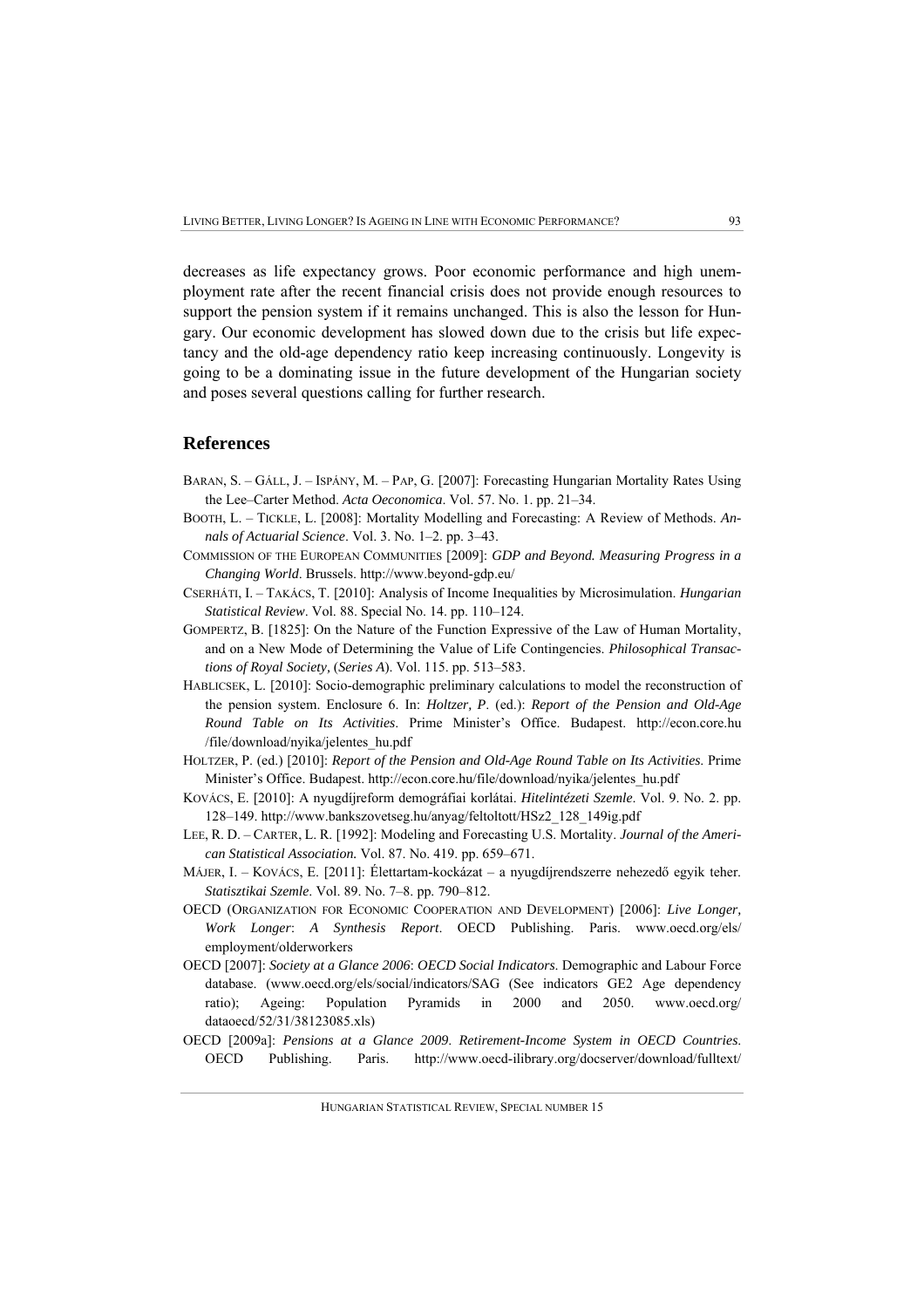8109081e.pdf?expires=1314019335&id=id&accname=guest&checksum=DF2CB11E52C9C0E CE1606E828294EBAA

OECD [2009b]: *Pensions and the Crisis*. 23 June. http://www.oecd.org/dataoecd/10/26/43060101.pdf

- SMITH, A. [1776]: *An Inquiry into the Nature and Causes of the Wealth of Nations*. Strahan, W. and Cadell, T. London.
- STIGLITZ, J. E. SEN, A. FITOUSSI, J.-P. [2009]: *Report by the Commission on the Measurement of Economic Performance and Social Progress*. http://www.stiglitz-sen-fitoussi.fr /documents/rapport\_anglais.pdf
- UNDP (UNITED NATIONS DEVELOPMENT PROGRAM) [2010]: *Human Development Report*. http://hdr.undp.org/en/reports/global/hdr2010/

http://hdr.undp.org/en/media/HDR\_2010\_EN\_TechNotes\_reprint.pdf

- UNIVERSITY OF CALIFORNIA DEPARTMENT OF DEMOGRAPHY MAX PLANCK INSTITUTE FOR DEMO-GRAPHIC RESEARCH [2011]: *Human Mortality Database – Hungary*. http://www.mortality.org/cgi-bin/hmd/country.php?cntr=HUN&level=1
- WORLD ECONOMIC FORUM [2010]: *Global Competitiveness Report 2010–2011*. Geneva. http://www.weforum.org/issues/global-competitiveness
- ZÁDOR, M. GÁSPÁR, T. [2010]: Relative Total Performance Index. An International Comparison in a New Perspective. *Hungarian Statistical Review*. Vol. 88. Special No. 14. pp. 89–109.

## **Appendix**

*Components of pillars 4 and 5 of the global competitiveness index* 

4. Health and primary education

#### A. Health

- 4.01 Medium-term business impact of malaria
- 4.02 Medium-term business impact of tuberculosis
- 4.03 Medium-term business impact of HIV/AIDS
- 4.04 Infant mortality (hard data)
- 4.05 Life expectancy (hard data)
- 4.06 Tuberculosis prevalence (hard data)
- 4.07 Malaria prevalence (hard data)
- 4.08 HIV prevalence (hard data)
- B. Primary education
	- 4.09 Primary enrolment (hard data)
- 5. Higher education and training

A. Quantity of education

- 5.01 Secondary enrolment ratio (hard data)
- 5.02 Tertiary enrolment ratio (hard data)
- B. Quality of education
	- 5.03 Quality of the educational system
	- 5.04 Quality of math and science education